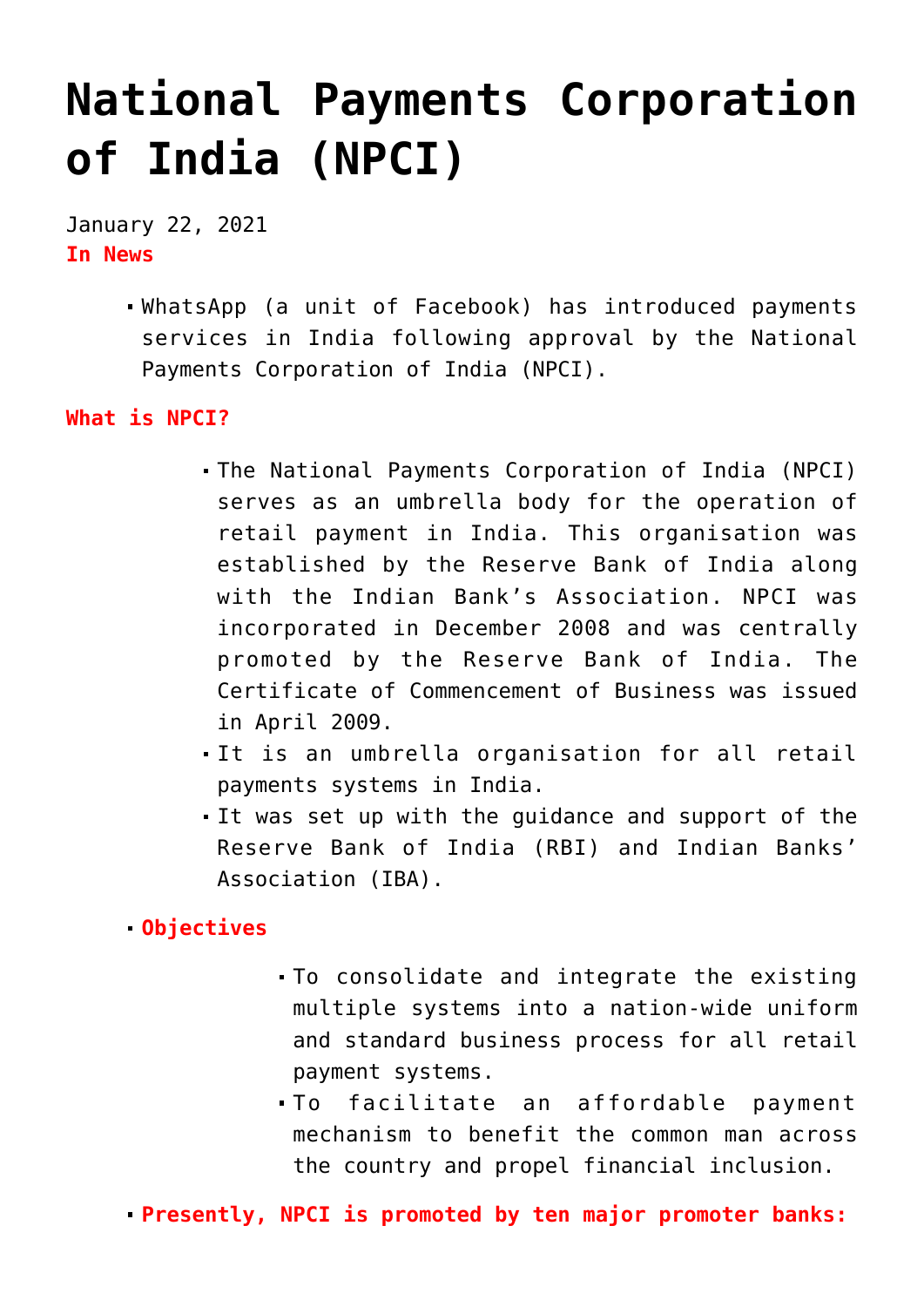- State Bank of India
- Punjab National Bank
- Canara Bank
- Bank of Baroda
- Union Bank of India
- Bank of India
- ICICI Bank
- HDFC Bank
- Citibank
- HSBC

## **NPCI Regulation of UPI**

- NPCI owns and operates the Unified Payments Interface (UPI) platform
- NPCI prescribes rules, regulations, guidelines, and the respective roles, responsibilities and liabilities of the participants, with respect to UPI. This also includes transaction processing and settlement, dispute management and clearing cut-offs for settlement
- NPCI approves the participation of Issuer Banks, PSP Banks, Third Party Application Providers (TPAP) and Prepaid Payment Instrument issuers (PPIs) in UPI
- NPCI provides a safe, secure and efficient UPI system and network
- NPCI provides online transaction routing, processing and settlement services to members participating in UPI
- NPCI can, either directly or through a third party, conduct audit on UPI participants and call for data, information and records, in relation to their participation in UPI
- NPCI provides the banks participating in UPI access to a system where they can download reports, raise chargebacks, update the status of UPI transactions etc.

## **Products of NPCI**

**RuPay**: It is a domestic card scheme of India that has a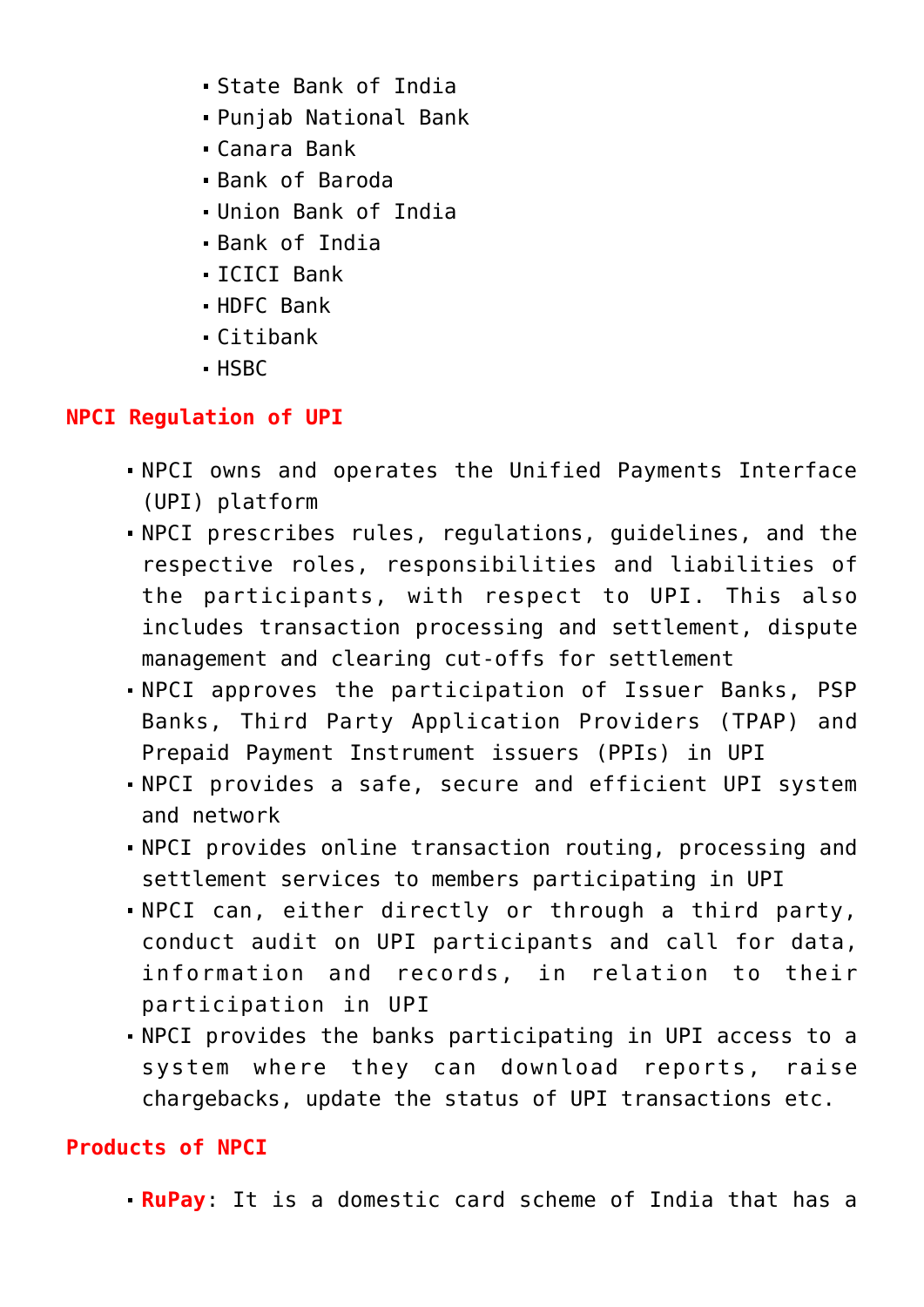magnetic stripe along with an EMV chip. The card is now accepted at all ATMs and has been issued by 300 cooperative banks and Regional Rural Banks (RRBs) in India. (Get the list of RRBs in India in the linked article.)

- **National Common Mobility Card:** Also known as Rupay Contactless card, it is a contactless payment technology which allows the cardholders to use their card in the contactless payment terminals without the need to physically swipe or insert the card.
- **Bharat Interface for Money (BHIM):** Bharat Interface for Money (BHIM) is a mobile payments application based on NPCI's Unified Payments Interface (UPI). It provides the facility to easily send or receive money from other customers using the UPI. To know more in detail on BHIM, refer to the linked article.
- **Unified Payments Interface (UPI):** Unified Payments Interface (UPI) was introduced on 11th April 2016 as an instant interbank payment system. This payment system was developed to provide a mobile platform for instant transfer of funds between two bank accounts. To know more about Unified Payments Interface, refer to the linked article.

**Bharat Bill Payment System:** The Bharat Bill Payment System is an initiative taken by NPCI along with the Reserve Bank of India (RBI) for payment of all bills which will provide an interoperable and accessible bill payment service to its customers.

#### **Unified Payments Interface (UPI)**

- It was launched in April 2016 and in the last two years, the platform has emerged as a popular choice among users for sending and receiving money.
- UPI is a payment system that allows money transfer between any two bank accounts by using a smartphone.
- UPI allows a customer to pay directly from a bank